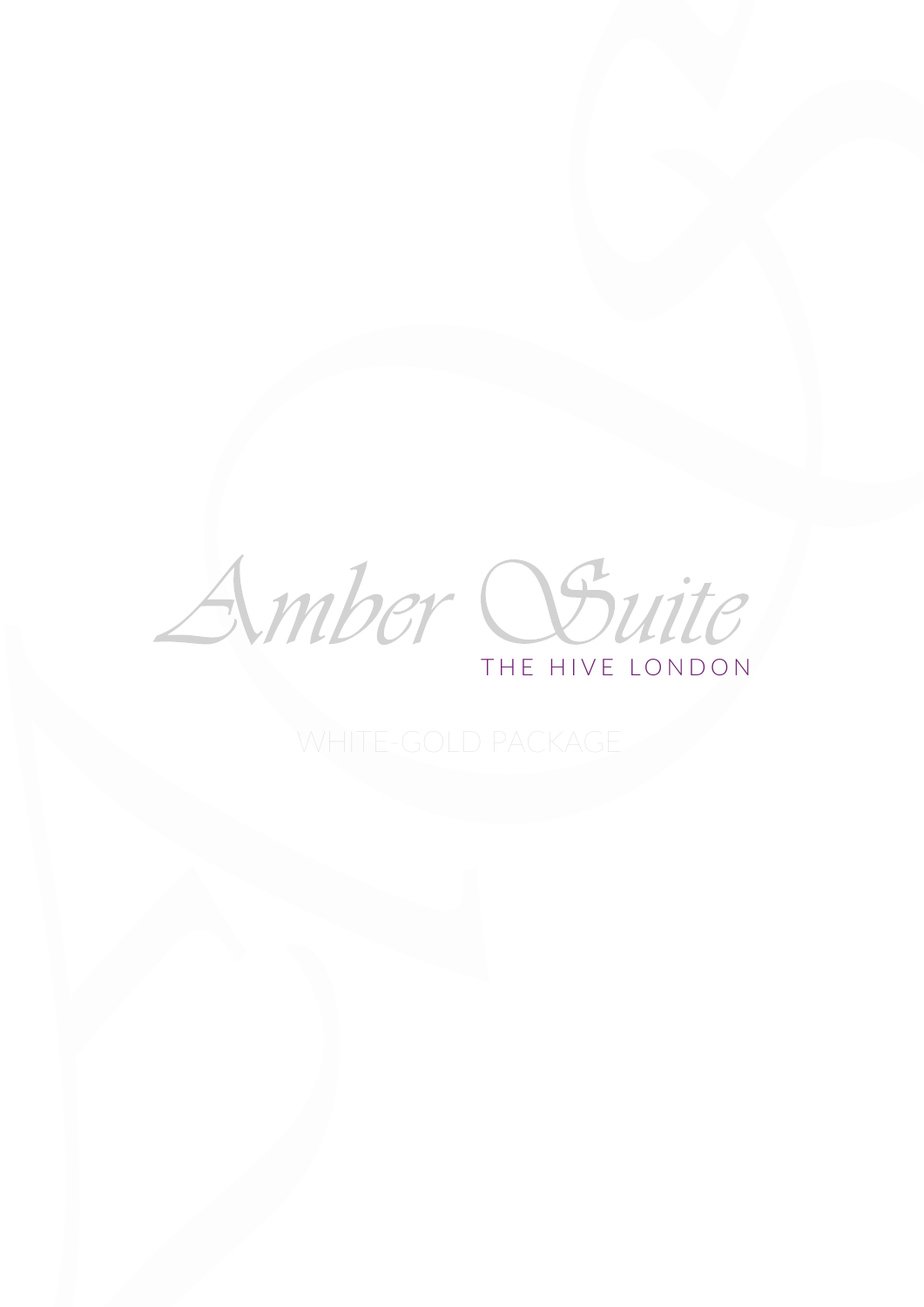# RECEPTION

Upon arrival, our butlers will offer your guests trays of

Chilled Prosecco Fresh Fruit Juices – Mineral Waters

# PLUS, TWO COCKTAILS OF THE FOL-LOWING:

Vodka Lychini, Passion Fruit Mojito's Watermelon Gin Fizz Caipirinha & Salted Caramel Vodka

*Non Alcoholic Bar for the Children*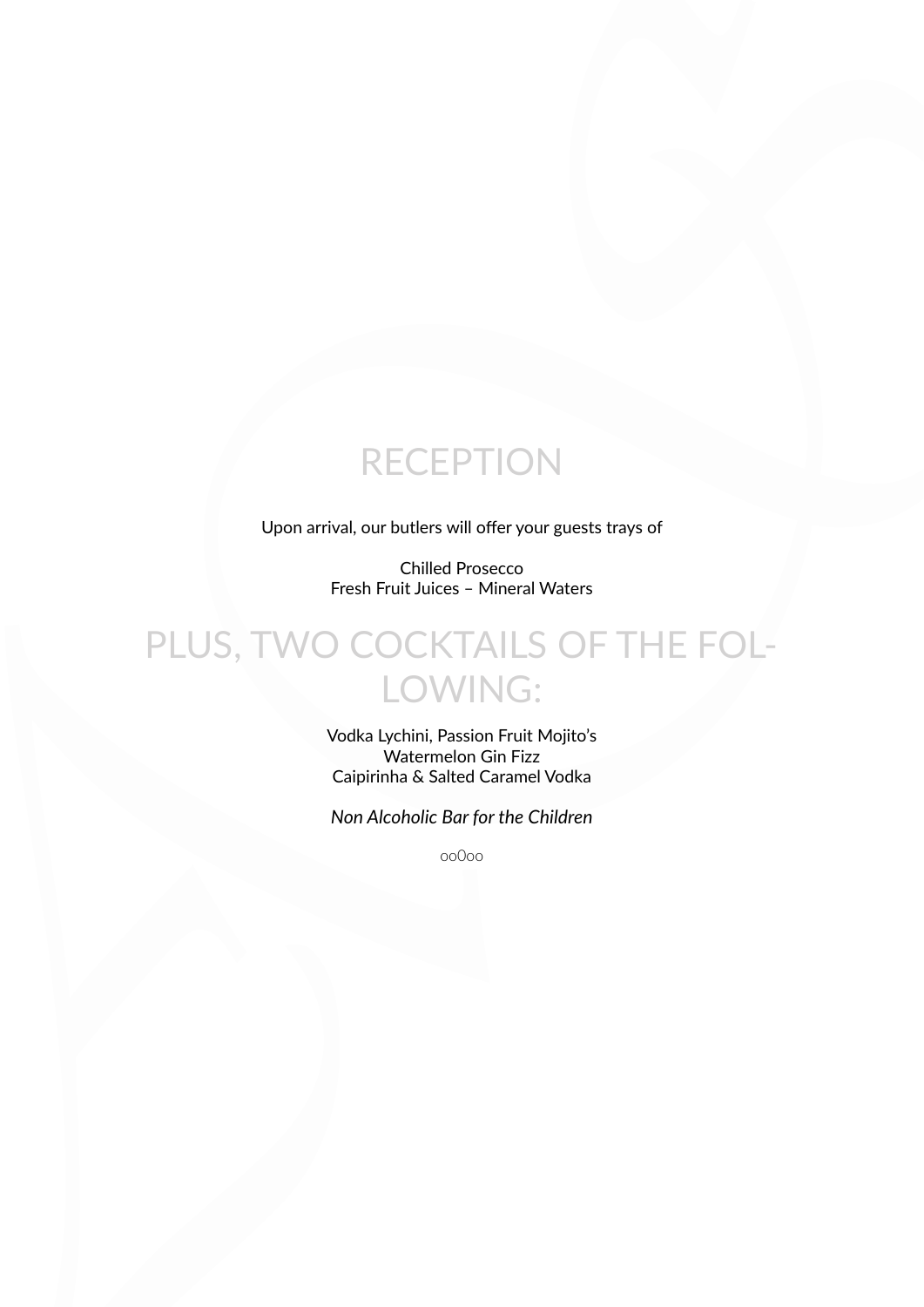## UPON ARRIVAL OF YOUR GUESTS OUR BUTLERS WILL SERVE THE FOLLOWING CANAPÉS

### **CHOICE OF 4 FROM:**

#### HOT DISHES

Thai Lamb Burger with Chili Jam, Coriander and Thai Basil Pesto \*\*\*

> Sesame Coated Chilli Beef Skewers \*\*\*

Beef Sate Served with Hot Mango Dip \*\*\*

Yakitori Chicken Served with Sweet Chilli Sauce \*\*\*

Herbed Chicken Goujons with Roasted Garlic Dip \*\*\*

Lamb Samosa Served with Fresh Green Chutney \*\*\*

Spicy Fish Goujons Served with Lemon Chive Dip \*\*\*

Teriyaki Salmon coated in Poppy Seeds Served with Creamy Teriyaki Sauce \*\*\*

> Vegetable Samosa Served with Fresh Green Chutney \*\*\*

> Oriental Spring Rolls Served with Sweet Chilli Sauce \*\*\*

Beef Kofta with Saffron Coriander and Parsley Dip \*\*\*

Chicken Satay with a Crunchy Peanut Dip \*\*\*

Deep Fried Chicken Goujons Dressed in Sweet Lime Chilli \*\*\*

> Potato Latkas with Garlic & herb dip \*\*\*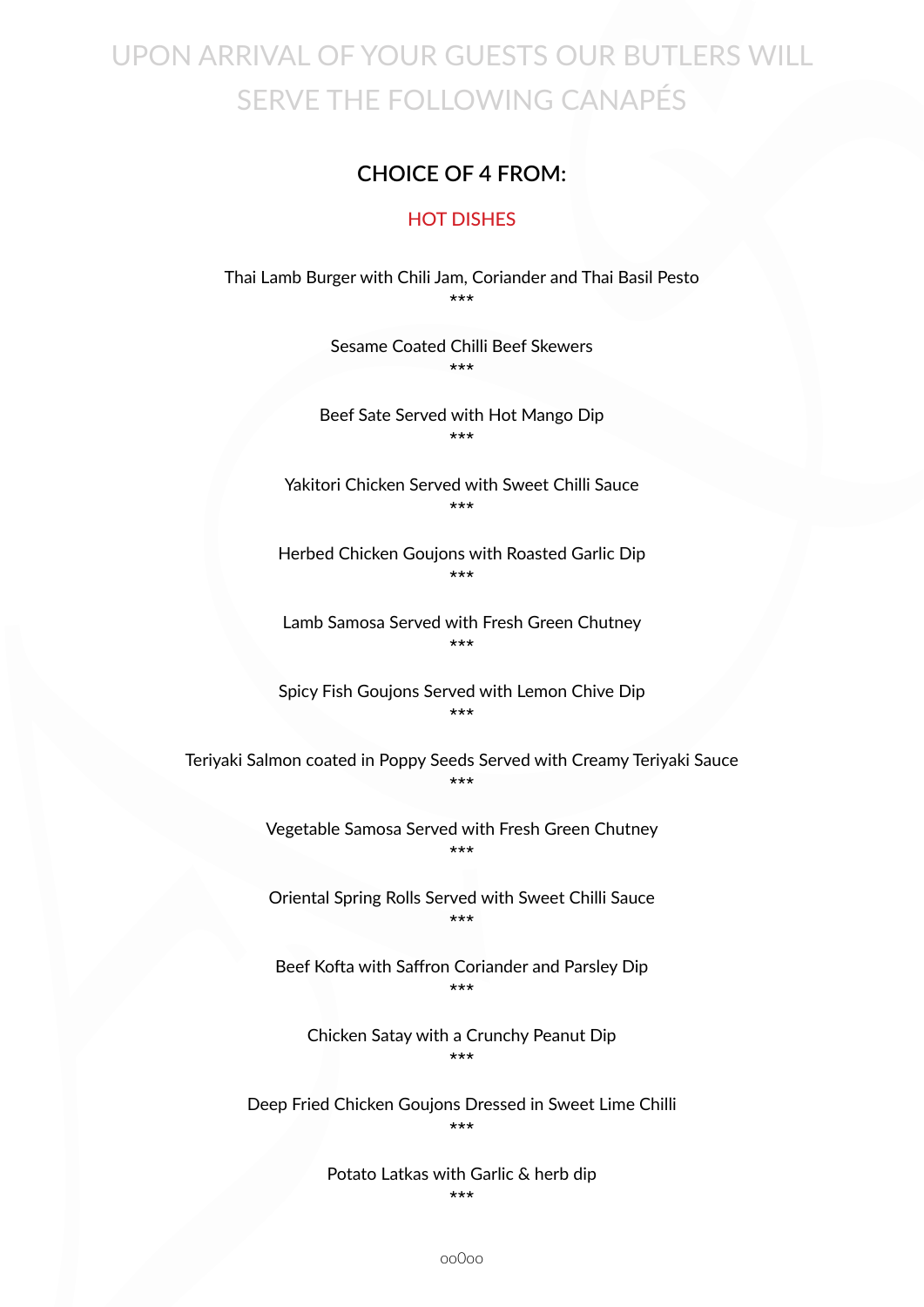#### **CHOICE OF 4 FROM:**

#### COLD DISHES

Mini Tortilla Wrap, Smoked Chicken with sun blushed tomatoes, rocket salad topped with pesto \*\*\*

Peking Duck Pancakes with Spring Onion & Cucumber,

brushed with Hoi Sin Sauce \*\*\*

London Cured Salmon in Cucumber Cup infused with a burst of Lemon Garnished with Dill \*\*\*

Mediterranean Vegetables on a Crystal Skewer \*\*\*

Beetroot Salmon Tulips on Croute Garnished with Dill \*\*\*

> Salmon Sashimi Served with a Spicy Lemon Sauce \*\*\*

Baby Bruschetta topped with Fresh Tomatoes and Basil \*\*\*

Selection of Hand Made Sushi Vegetable Maki Rolls Tuna Inside Out Rolls \*\*\*

Three Crudités in a Shot Glass served with our House Dipping Sauce \*\*\*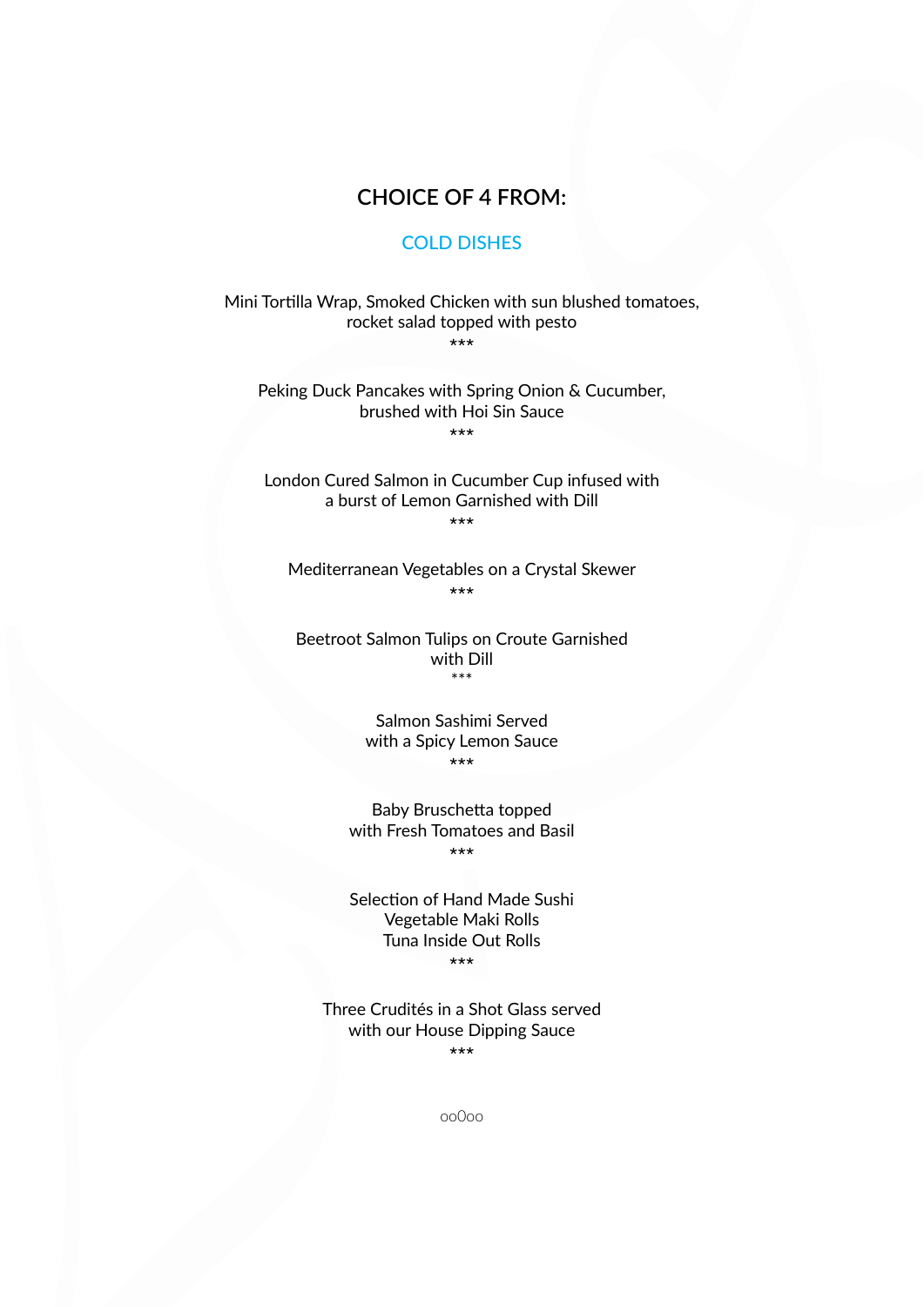## DINNER

Baskets of Assorted Rolls (To include White, Rye, Granary, Sundried Tomato, Olive& Black) Olive Oil – Balsamic Vinegar

oo0oo

#### **CHOICE OF STARTER FROM:**

Aromatic Duck Tower Noodle Salad Pomegranate and Plum Dressing \*\*\*

Smoked Salmon & Trout Roulade Chive & Dill Emulsion Fried Capers & Pink Pepper \*\*\*

Trio of Salmon Beetroot Gravadlax, Wasabi & Ginger Gravadlax and London Cured Smoked Salmon Served with a Lemon Balm Sauce And Garnished with Lambs Lettuce \*\*\*

Salmon Sashimi with a Fresh Cucumber and Radish Salsa Served with a Creamy Wasabi and Lime Sauce \*\*\*

## FOR YOUR VEGETARIAN GUESTS

Seasonal Grilled, Fresh, Marinated and Pickled Vegetable Garden Served with Basil Pesto and Balsamic of Modena Reduction Garnished with Lambs lettuce and Micro Herbs

\*\*\*

#### **CHOICE OF STARTER FROM:**

Cantaloupe Melon with Cascading Winter Fruits Drizzled with a Casis Reduction

\*\*\*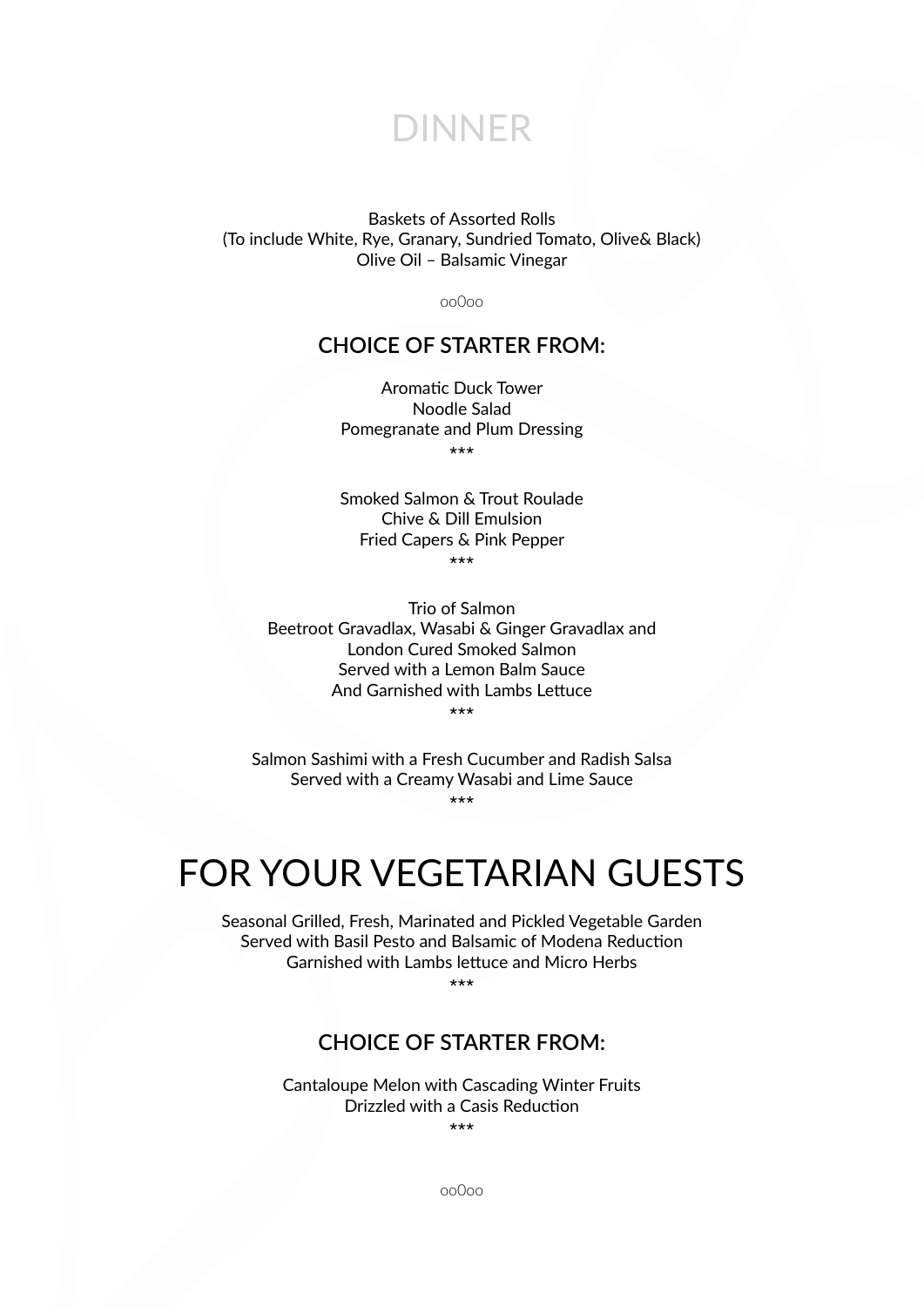#### **CHOICE OF MAIN COURSE FROM:**

Flame Grilled Chicken Chunky Chips served in a Metal Basket Tied Haricot Verts Chantanay Carrot Red wine Jus Garnished with Pea shoots \*\*\*

Dijon and Herb Crusted Breast of Chicken Pomme Anna Grilled Green & Yellow Courgette Tomato & Onion Chutney White Wine Jus \*\*\*

Chicken Breast Stuffed with Spinach and Roasted Garlic Sautéed Potatoes Grilled baby Green Courgette & Baby Aubergine White Wine Jus \*\*\*

Sicilian Lemon Chicken With Preserved Sicilian Lemons, Baby Crusted Infused Lemon Grass Potatoes, A Preserved Lemon & Wild Cepe Sauce \*\*\*

Japanese Chicken with a Soy and Sake Marinade, Lemongrass Potatoes, Samphire & Green Beans \*\*\*

Soy and Honey Chicken Served with Pan Fried Bok Choy, Baby Corn Dauphinoise Potatoes and a Red Onion Marmalade \*\*\*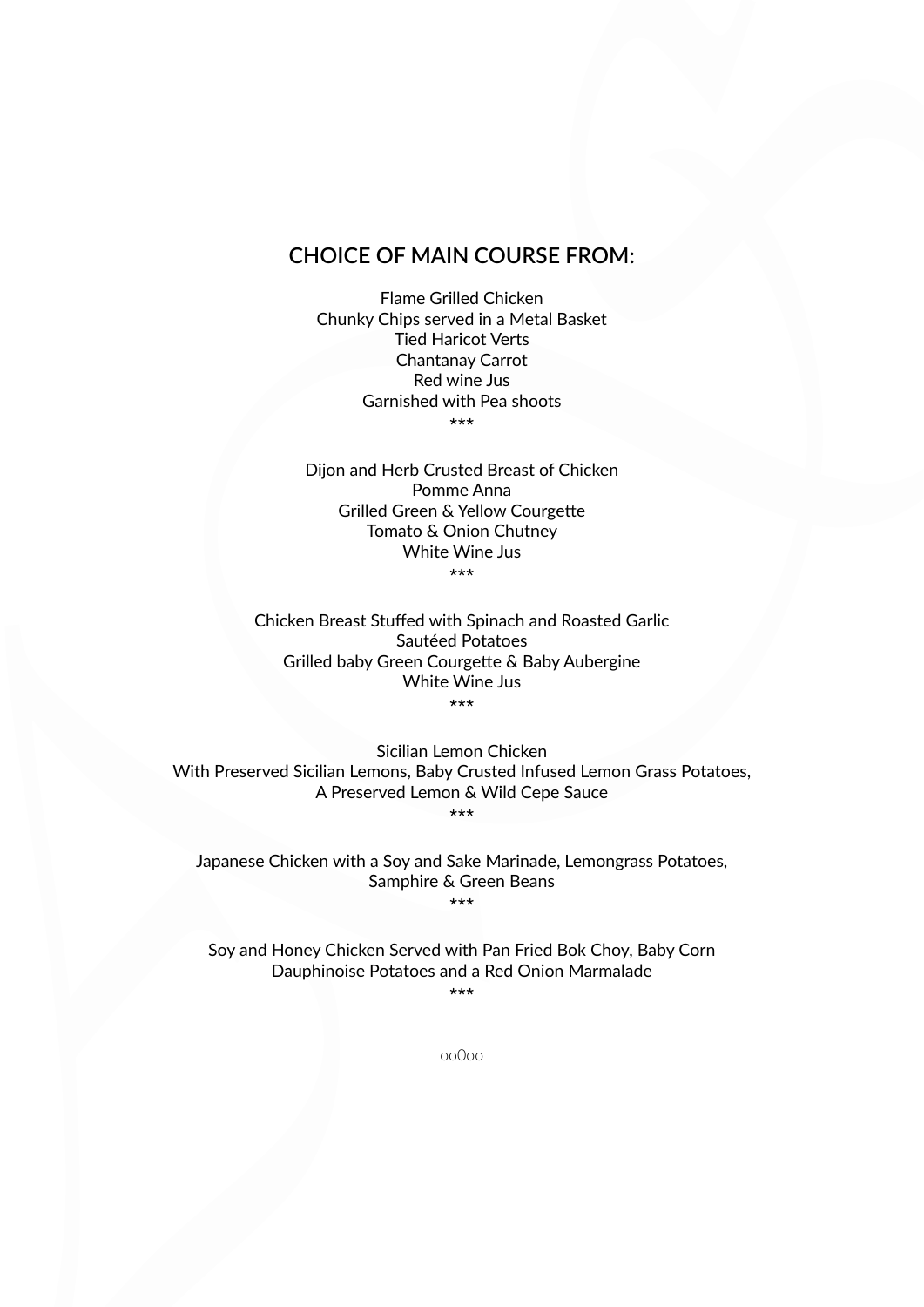### WE WILL HAVE AVAILABLE A QUANTITY OF

Baked Wild Sea Bass Green Beans & Mediterranean Vegetable Salsa Basil Pesto & Balsamic Reduction Saffron Baby Potatoes

\*\*\*

#### **FOR YOUR VEGETARIAN GUESTS WE WILL SERVE**

Butternut Squash and Wild Mushroom Risotto Summer Roasted Vegetables Truffle Oil Drizzle \*\*\*

oo0oo

#### **PLATED DESSERT OR DESSERT ASSIETTE**

Rich Chocolate Torte Garnished with Orange Infused Sugar Vanilla Pod Ice Cream

\*\*\*<br>Sticky Toffee Pudding with Caramel sauce Served with Vanilla Pod Ice Cream

\*\*\*

Chocolate Fondant served with a Candied Orange Ice Cream \*\*\*

> Apple & Cinnamon Tatin Apple Tuille& Vanilla Ice Cream \*\*\*

> Tea, Coffee & Herbal Infusions Petit Fours \*\*\*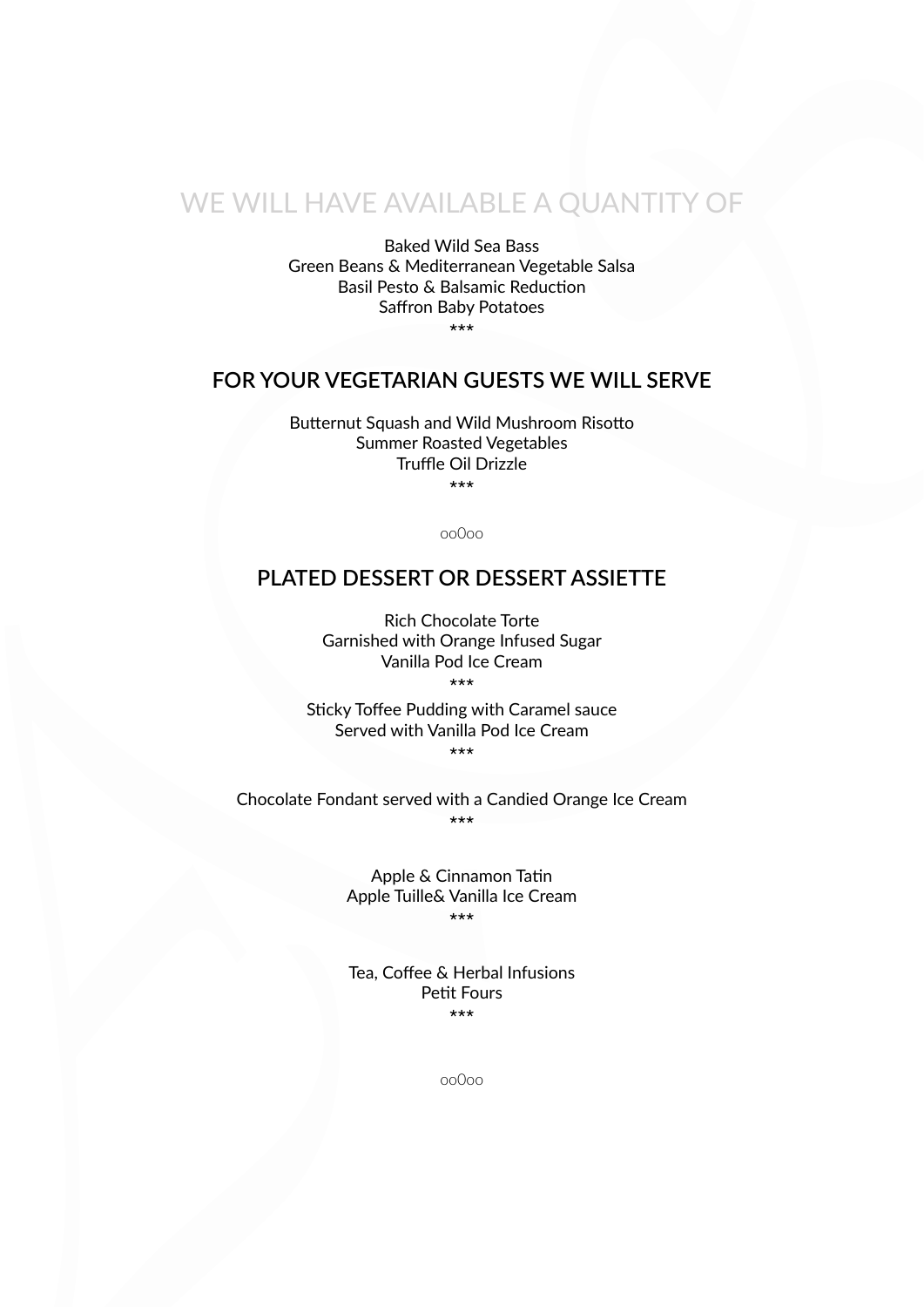### CHILDREN'S MENU

### **CHOICE OF STARTER FROM**

Baskets of Garlic Bread, Chicken Wings, Potato Skins & Nachos

#### Melon with a Raspberry Coulis

\*\*\* Homemade Duck Spring Rolls with a Sweet Chilli Sauce

\*\*\* Vegetable Spring Rolls with a Sweet Chilli Sauce

\*\*\*

oo0oo

#### **CHOICE OF MAIN COURSE FROM**

Mini Hamburgers and Mini Hot Dogs Served with Crispy Fried Chicken, French Fries and Corn on the Cob

\*\*\* Home Made Beef Burger in a Sesame Seed Bun Served with Chunky Chips and Ketchup

\*\*\* Chicken Schnitzel Served with Potato Wedges and Ketchup \*\*\*

oo0oo

### **CHOICE OF DESSERT FROM**

Knickerbocker Glories Served with Crushed Chocolate Brownies

\*\*\* Crushed Chocolate Brownie, Chocolate Ice Cream and Smarties Served with a Hot Chocolate Sauce

\*\*\* Chocolate Fondant served with Vanilla Pod Ice Cream

\*\*\*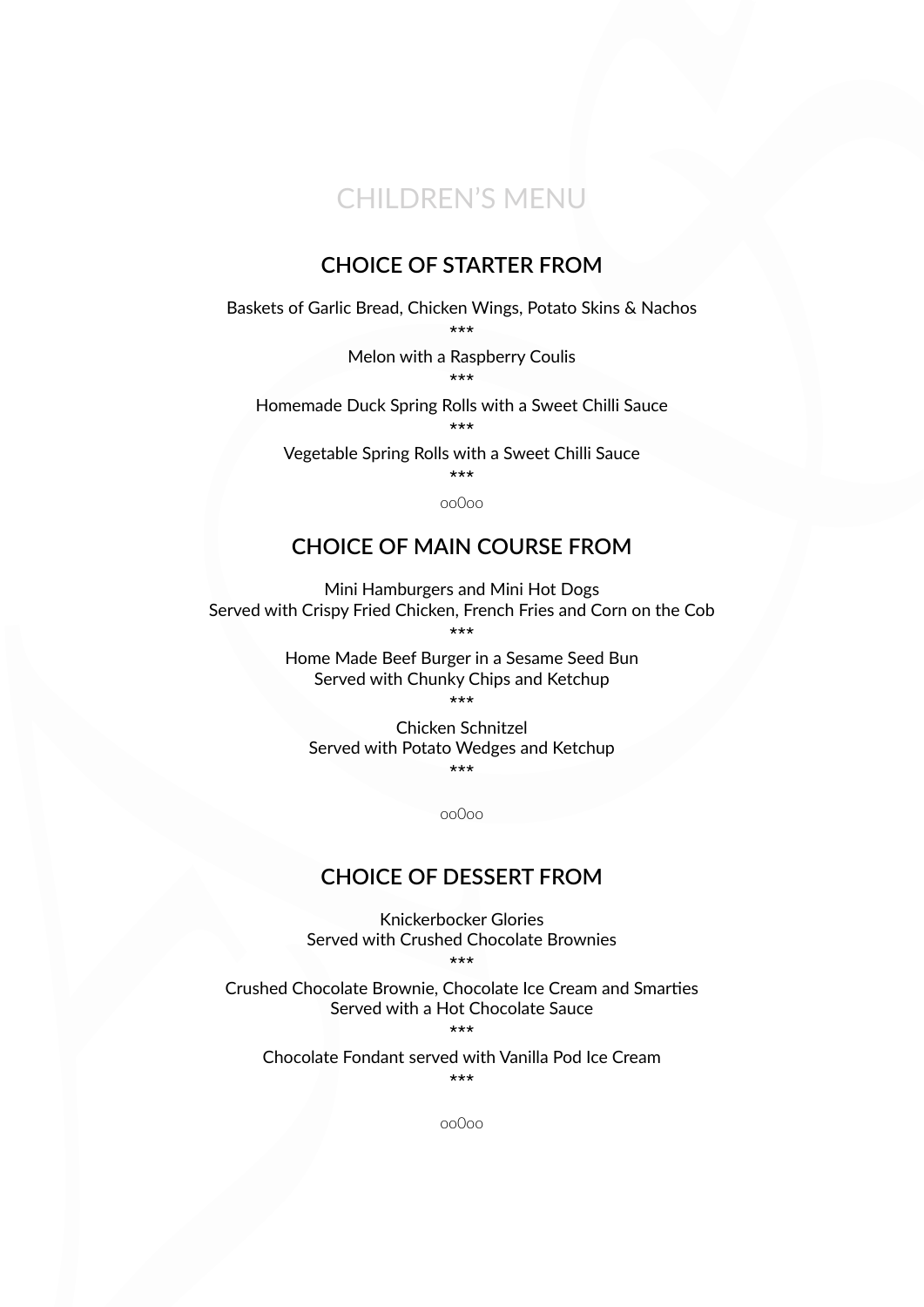As a summary, from Jason Millan you will receive:

- Canapé and Cocktail Reception
- **★** Three Course Menu as Above<br>★ 1/2 a bottle of Red and White
- 1/2 a bottle of Red and White Wine per person
- Full Complement of Waiting Staff
- \* Cutlery, Crockery and Glassware
- Linen